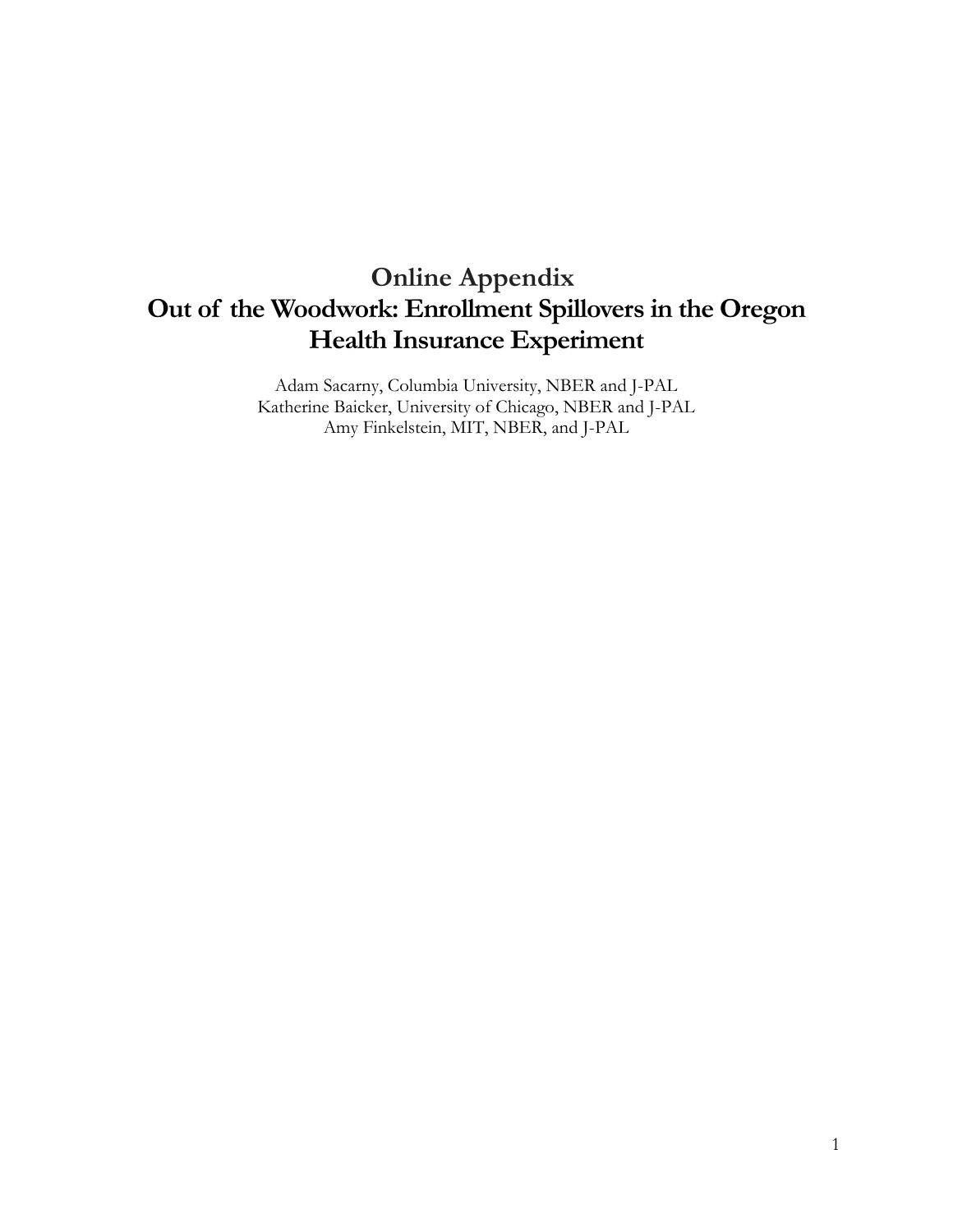### **Appendix A**

The spillover effects of adult Medicaid enrollment through the Oregon lottery on children's Medicaid enrollment have been previously analyzed by DeVoe et al. (2015a). However, the way in which children were matched to parents raised potential concerns about inference.

The data construction used by DeVoe et al. is described in more detail in Angier et. al. (2014). Adults on the lottery list were matched to their children using data on adult and child Medicaid enrollment as well as data on adult and child use of the OCHIN community health center network. Adults were linked to their children if both the adult and the child enrolled in Medicaid (the Medicaid enrollment data includes a household ID) and/or if both used a community health center in the network (the health center data includes an adult guarantor or emergency contact for children; to make the linkage, the child and adult must both receive care at the network). Having assembled an analysis cohort of children of lottery list members, the researchers then tracked their Medicaid enrollment during the Oregon study period, comparing children's enrollment for households in which the adults won the lottery to households in which they did not.

Importantly, these adult-child linkages used data not only from before the lottery (2002- 2007), but also from after the lottery (2008-2010). That creates challenges for identifying the impact of winning the lottery on children's enrollment because adult Medicaid enrollment and adult community health center use were significantly higher among lottery winners (DeVoe et al., 2015b; Finkelstein et al., 2012). As a result, we expect that it is easier to match lottery winner adults to their children than lottery loser adults, creating the potential for selection into the analysis cohort of children based on whether the child's parent won the lottery.

The sign (and, in turn, the magnitude) of the resulting bias in the estimate of the woodwork effect is *a priori* uncertain. To see this issue, consider the null hypothesis that there is no woodwork effect. In the community health center network data, winning the lottery increases the chance that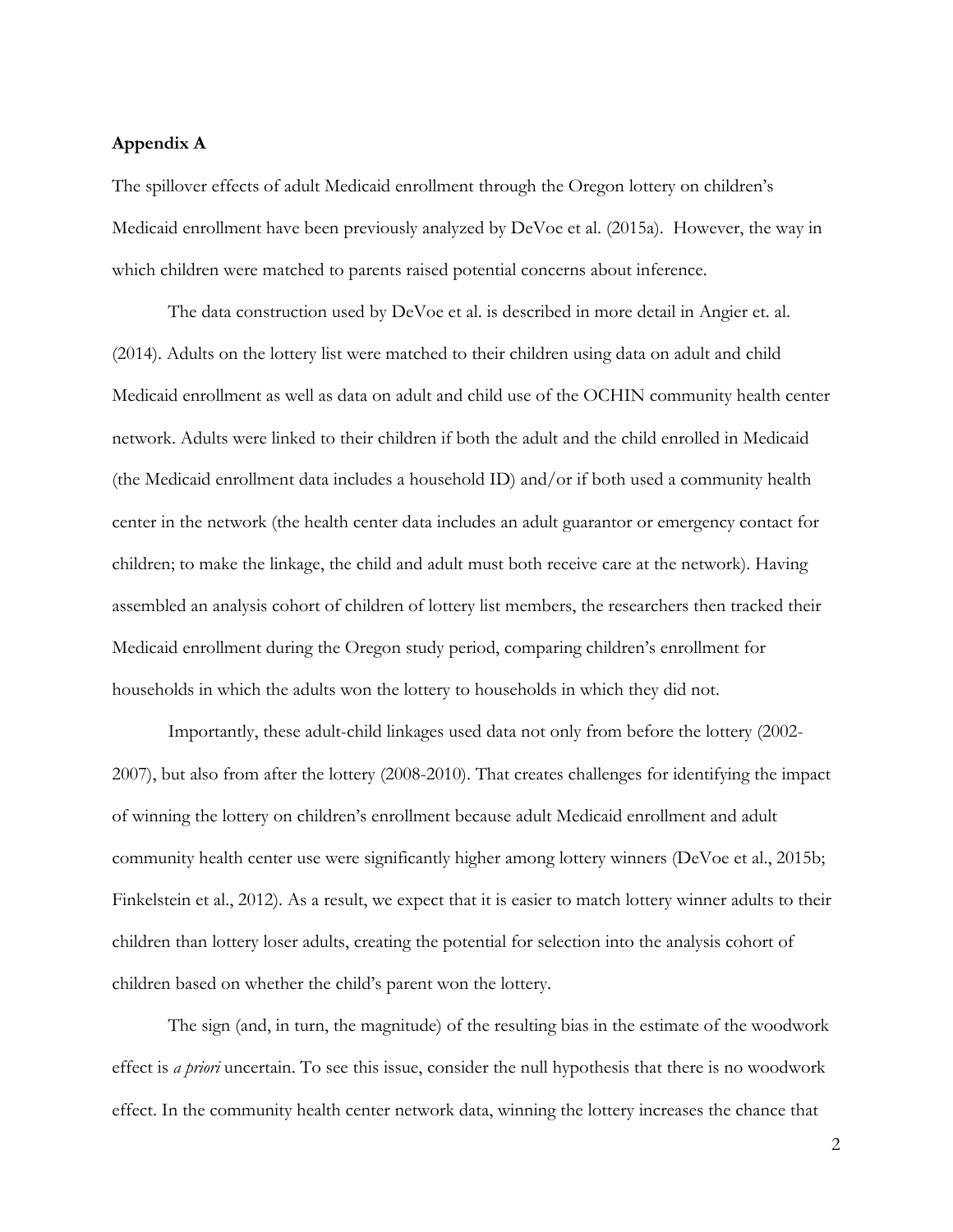parents use the community health center network (DeVoe et al., 2015b), and thus the chance that they are matched to their children. This higher probability of matching lottery winner adults to their children could create bias in either direction depending on the enrollment rate of the children who are selected into the cohort as a result of the lottery. The sign of the bias would depend on whether these children were more or less likely to be enrolled in Medicaid than children matched to control group parents who use the community health center network.

A similar issue arises in matches derived from the Medicaid enrollment data. Since the lottery increases Medicaid enrollment among adults, a set of children are selected into the cohort due to their parents' winning lottery. As with the community health center matches, the presence of these children could bias effects in either direction depending on whether the children were more or less likely to be enrolled in Medicaid than children matched to parents in the control group. These scenarios show that we do not expect balance in the composition of children matched to treatment households vs. children matched to control households, and so composition bias due to differential selection into the sample is the root cause of the concern.

In practice, we tend to estimate smaller woodwork effects and faster fade-out than DeVoe et al. This finding is consistent with the concerns about upward bias, although the estimates are similar enough that the differences could also reflect sampling variation. Since DeVoe et al.'s analyses are at the level of the child while our analyses are at the level of the household, absolute treatment effect estimates are not directly comparable between the studies. Instead, we compare percent effects by dividing absolute effects by the control arm mean. Calculated using this method, DeVoe et al. report woodwork effects in percent terms of 6.3%, 4.2%, and 2.4% at 1-6, 7-12, and 13-18 months, respectively, the first two of which are statistically significant. Our effects transformed to percent terms are 5.3%, 2.1%, and 1.7% at 3 months, 9 months, and 1 year, respectively, and only the first of these estimates is statistically significant.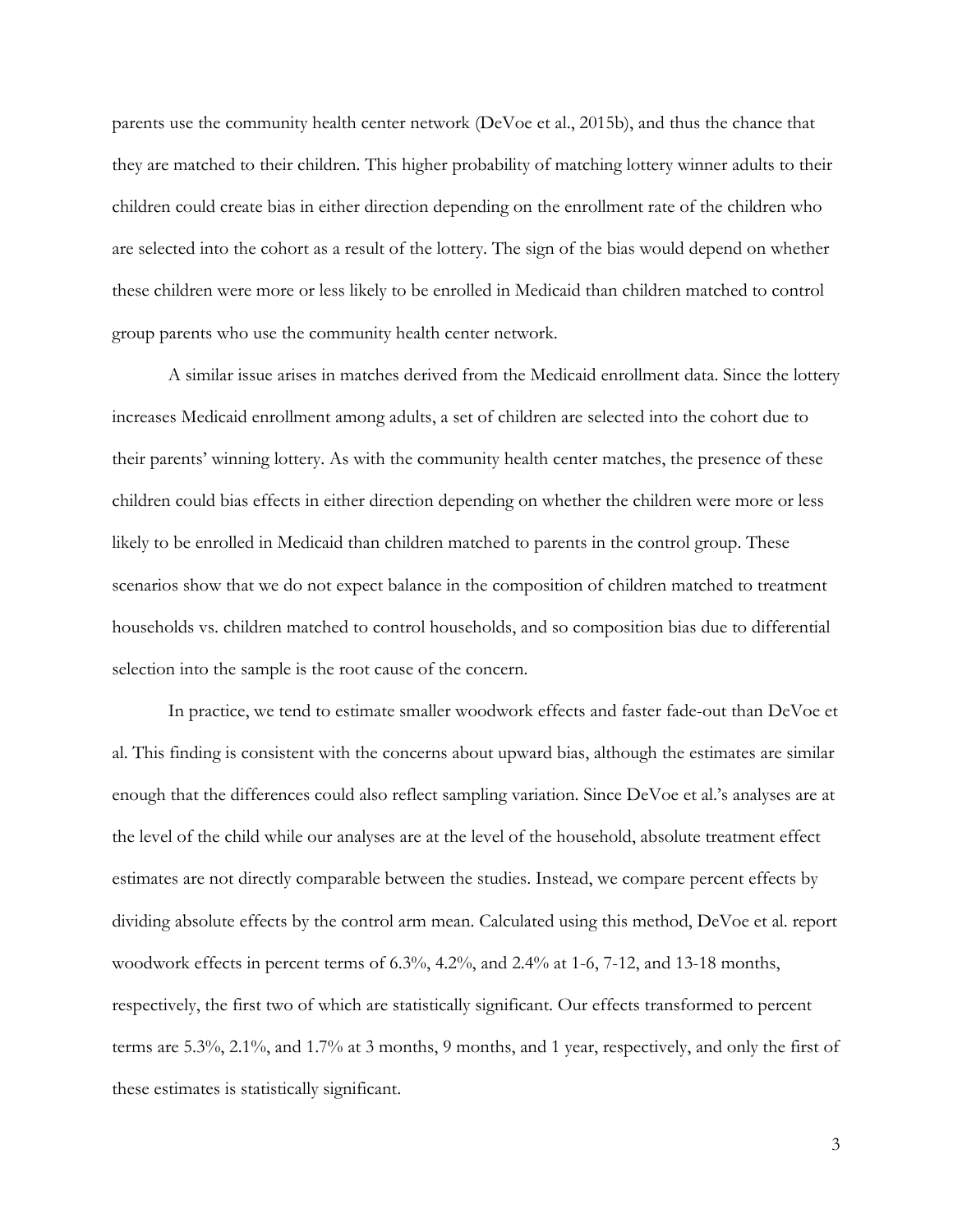### **Appendix B**

In this appendix we describe in greater detail our processing of the Oregon reservation list data and the Medicaid enrollment data, including our approach to geocoding addresses in both files.

#### *B.1. Processing addresses*

Processing address data was performed on a secure, non-networked computer. We use ArcGIS software to convert text addresses to latitude-longitude pairs, a process called geocoding. Initially, we extracted all addresses from the reservation list as well as all addresses from the location spell records in the 2008, 2009, and 2010 Medicaid enrollment data. In the extremely rare case that a member had two overlapping address spells, we truncate the earlier address spell to end on the day before the later spell begins.

Before the data was run through ArcGIS, we took several steps to pre-process it. For addresses in both datasets, we drop addresses that are not in Oregon, since the lottery requires eligible participants to have an Oregon address. We also remove addresses that could clearly not be geocoded: P.O. Boxes, addresses with all text and no number (e.g. "In Care Of John Smith"), addresses that are entirely numbers (e.g. "315"), and addresses with no street number or street identifier (e.g. no "St", "Rd", etc.; examples include "PMB 15", "SUITE 6A"). This pass to exclude non-geocodable addresses removed 12.11% of unique addresses in the reservation list and 8.57% of unique addresses in the Medicaid enrollment file.

Many reservation list members and Medicaid beneficiaries live at addresses with many units, and the reservation list and Medicaid enrollment file both allow individuals to specify a second address line to indicate the apartment, room, floor, or other detail about their unit (e.g. "Apt 3A"). However, ArcGIS does not extract this information. Given the importance of accurately linking reservation list households in buildings with multiple units, we extracted the second address line from both the reservation list and the Medicaid enrollment data and used it later in merging.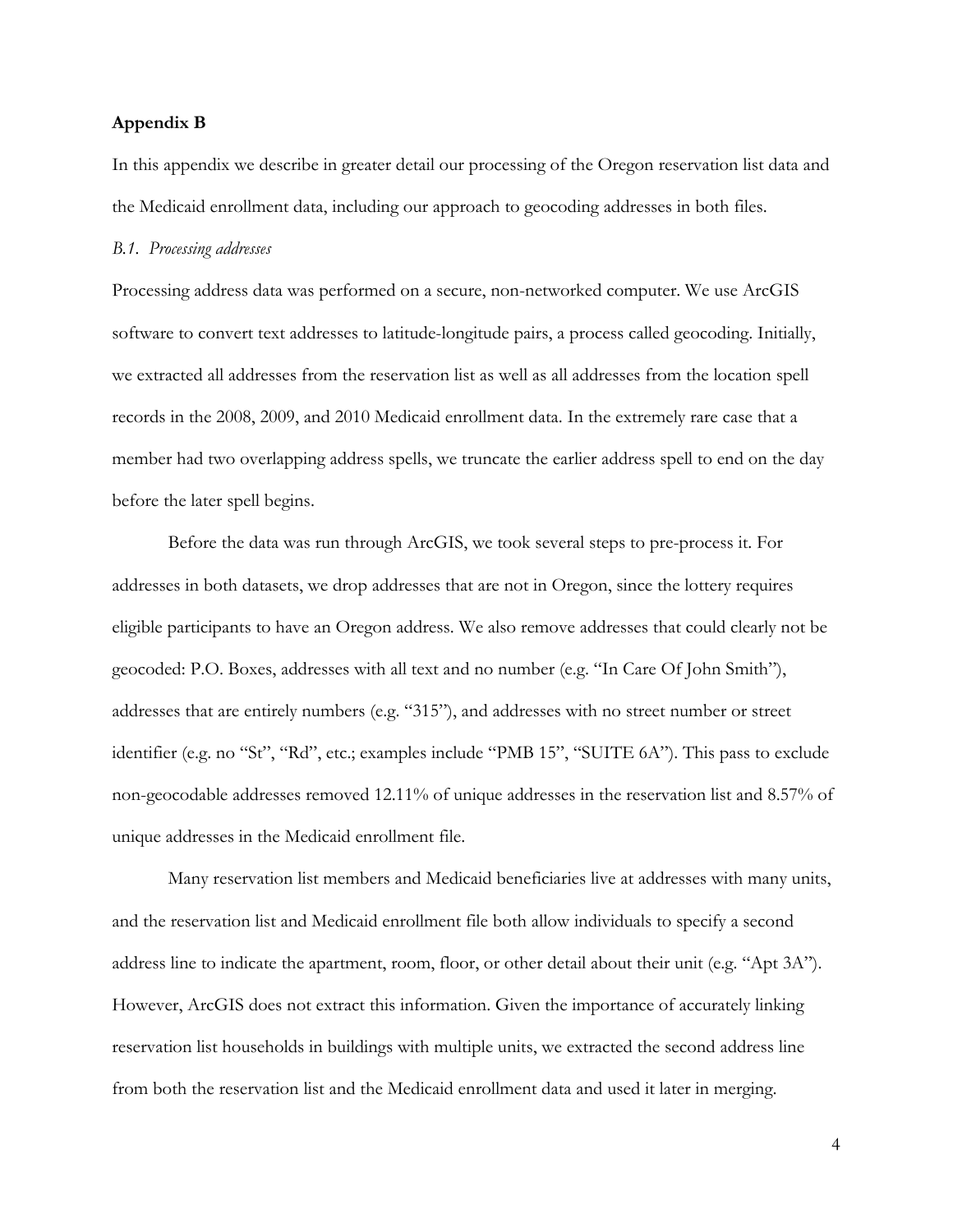We parse the second address line using a series of regular expressions. Conceptually, we divide the second address line into two components: a designator (e.g. "Apt") and level (e.g. "3A"); when we later merge between the reservation list and the enrollment file, we use only the level and ignore the designator. We standardize the level by removing the number prefix (e.g. "NO" from "NO 3"), any symbols (e.g. "#" from "#3A"), and any spaces within (e.g. "3 A" becomes "3A"). Among unique addresses in each dataset, we are able to identify and parse out a second address line for 25.7% of the reservation list addresses and 33.3% of the enrollment file addresses.

#### *B.2. Geocoding addresses*

After pre-processing the addresses, we next loaded them into ArcGIS running on the same secure, non-networked computer. For each address, ArcGIS attempts to identify its location and, if successful, produces a latitude-longitude pair. We use ArcGIS to take advantage of its powerful geocoding engine, which includes algorithms to resolve addresses written with abbreviations, different positions of address components (e.g. "3 Broadway NE" vs. "3 NE Broadway"), different names for address elements (e.g. "3 Main Ave" vs. "3 Main St"), and slight spelling errors. This flexibility is crucial for linking the reservation list to the Medicaid enrollment file because individuals might write the same address differently when joining the reservation list and enrolling in Medicaid.

For each address text imported to ArcGIS, ArcGIS looks for candidate addresses – addresses with the same or similar text as the input address – in its address locator database. For this work, we used the Street\_Address\_US address locator, a database of all US street addresses as well as their coordinates, to geocode (we note that this address locator will only geocode addresses with a house number).

For each candidate address, ArcGIS assigns a score based on the similarity between the input address and candidate address. The scores range from 0 to 100, with 100 being a perfect match. If no candidate address is found, or all candidate addresses have scores below the minimum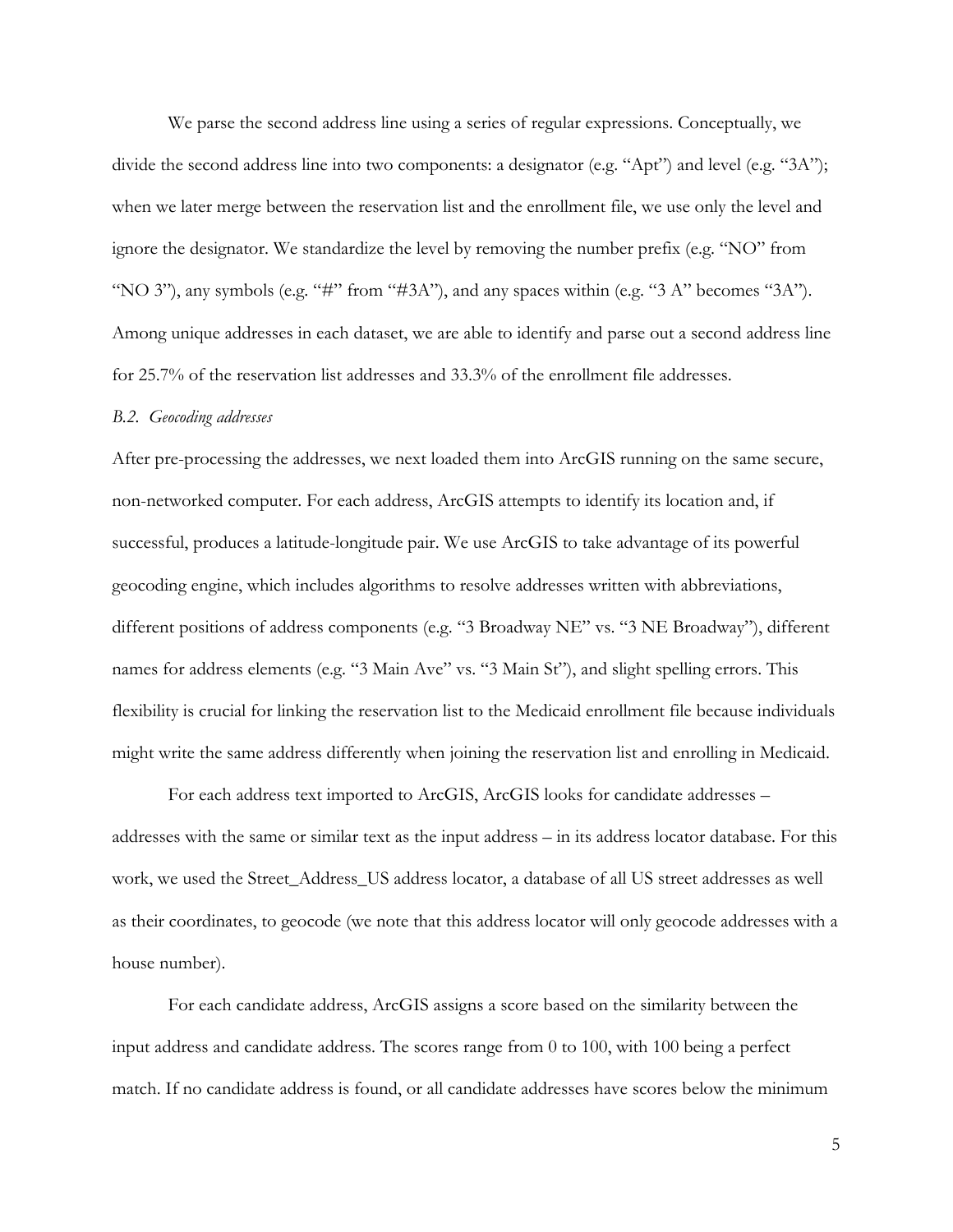threshold score, ArcGIS returns the status "unmatched". Otherwise, ArcGIS will return the status "matched" along with the latitude-longitude coordinates and standardized address text of the candidate address with the highest match score.

The minimum match score, a user-adjustable parameter in ArcGIS, is the minimum score the best candidate address has to have in order for ArcGIS to return that address. We set the score to 85, the default score in ArcGIS (between 0 and 100). Lowering the minimum match score will result in more geocoded addresses, but the marginal geocoded address is expected to be mismeasured with greater probability. We found little documentation from ArcGIS on how the score measures match quality and thus opted to use the default threshold. We also note another user-set parameter for matching: the spelling sensitivity, which can be set from 0 and 100, with higher values requiring the spelling of the input address and the candidate address to match more closely. Again we found little documentation on the underlying spelling match algorithm, other than a note that reducing the sensitivity would yield more matches. Thus we again opted to use the default score, which was 80.

Besides "matched" and "unmatched", ArcGIS returns the status "tied" if it finds multiple candidate addresses with the top match score (and this score is higher than the minimum match score threshold). Ties occur for fewer than 1 percent of addresses on the reservation list. We spot checked the ties and noted two reasons they occurred. First, the address locator can have more than one latitude-longitude pair for one address. In the spot check, this reason for a tie was quite rare, although we did observe it occurring. Second, if the input address is missing certain information (e.g. "2345 Orchard" without specifying "Street" or "Road"), it could match to "Orchard Street" and "Orchard Road", with both having the same score and clearing the minimum threshold. For both of the two reasons, it was not possible to clearly identify the proper geocoded address even with manual inspection of addresses with ties. In turn, we treat tied addresses as unmatched in the study.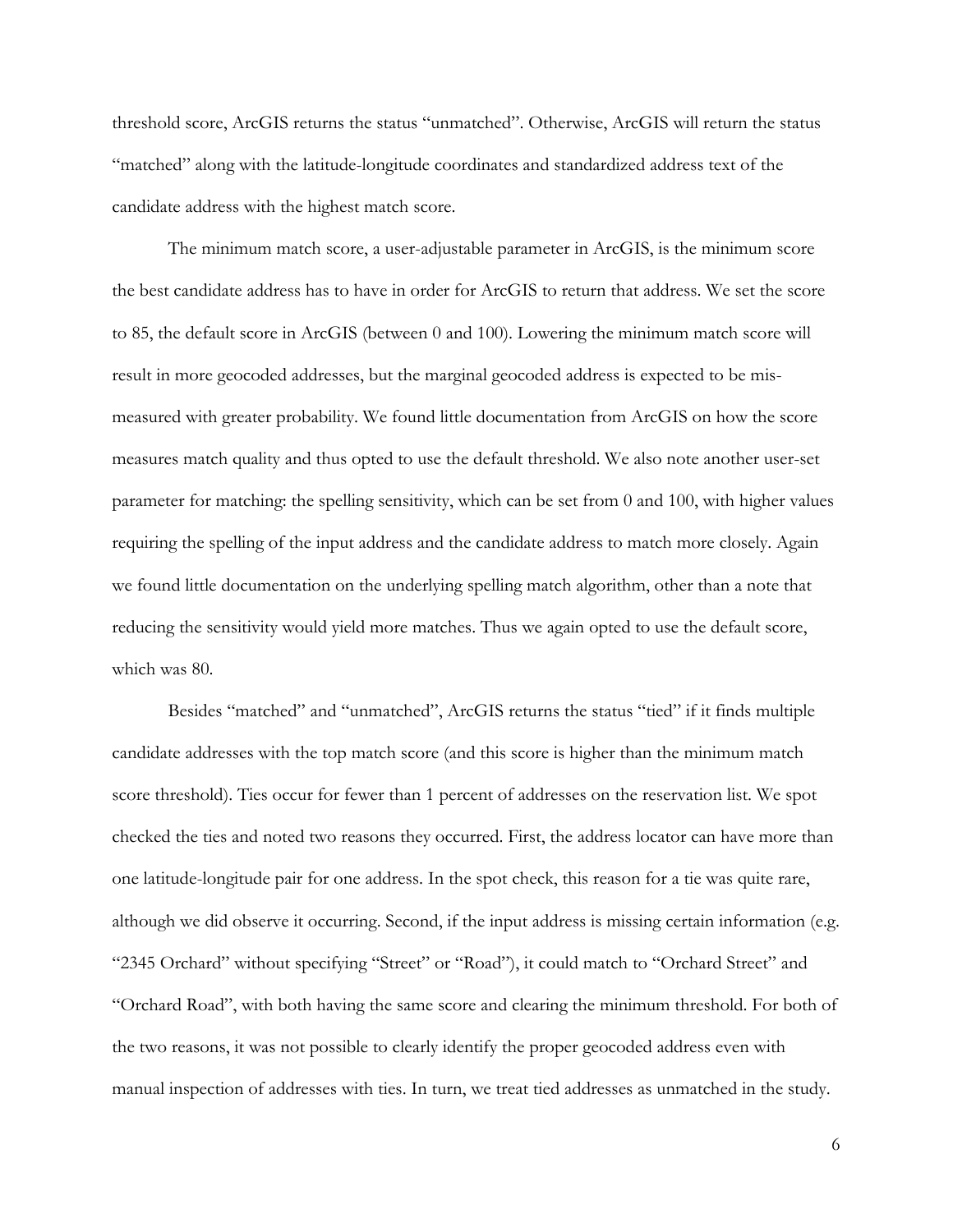Ultimately, we remove all unmatched addresses, limiting the sample to addresses that could be successfully geocoded to one clear address with a sufficiently high match score.

#### *B.3. Measuring enrollment*

We now describe how we process Medicaid enrollment spell records to measure adult and child enrollment for reservation list households. We use enrollment spell records for Oregon Medicaid calendar years 2008, 2009, and 2010 (these records also include CHIP enrollment). The spell-level data include, for each spell, the begin and end date, the enrollee's name, Medicaid ID, date of birth, sex, and the Program Eligibility Resource Code (PERC).

The PERC field indicates the eligibility category of each enrollee. This field allows us to distinguish between OHP Standard, OHP Plus, and CHIP enrollment. For our analysis sample, we include enrollment spells for all Medicaid eligibility categories and CHIP categories. We exclude only the small fraction of spells indicating eligibility for secondary coverage for Medicare beneficiaries; this coverage is not well measured in our data and is also not the focus of this study.

### *B.4. Validity checks on address-based enrollment measures*

After we used the geocoded addresses to link the reservation list and the Medicaid enrollment data, we sought to cross-validate our approach. As noted in the main text, the Medicaid enrollment data contains children and adults, and so in addition to observing children enrolled at each reservation list household, we also track enrollment of adults who were listed on the reservation list. To do so, we link the reservation list adults to their Medicaid enrollment spells using geocoded address (as described), birth date, and sex. Then, we bring in alternative data on enrollment to validate the geocoding approach.

In Finkelstein et al. (2012), the authors obtained Medicaid enrollment data for reservation list individuals from the state of Oregon produced by the state Division of Medical Assistance Programs (DMAP). These enrollment records provide a potential "gold standard" for assessing the validity of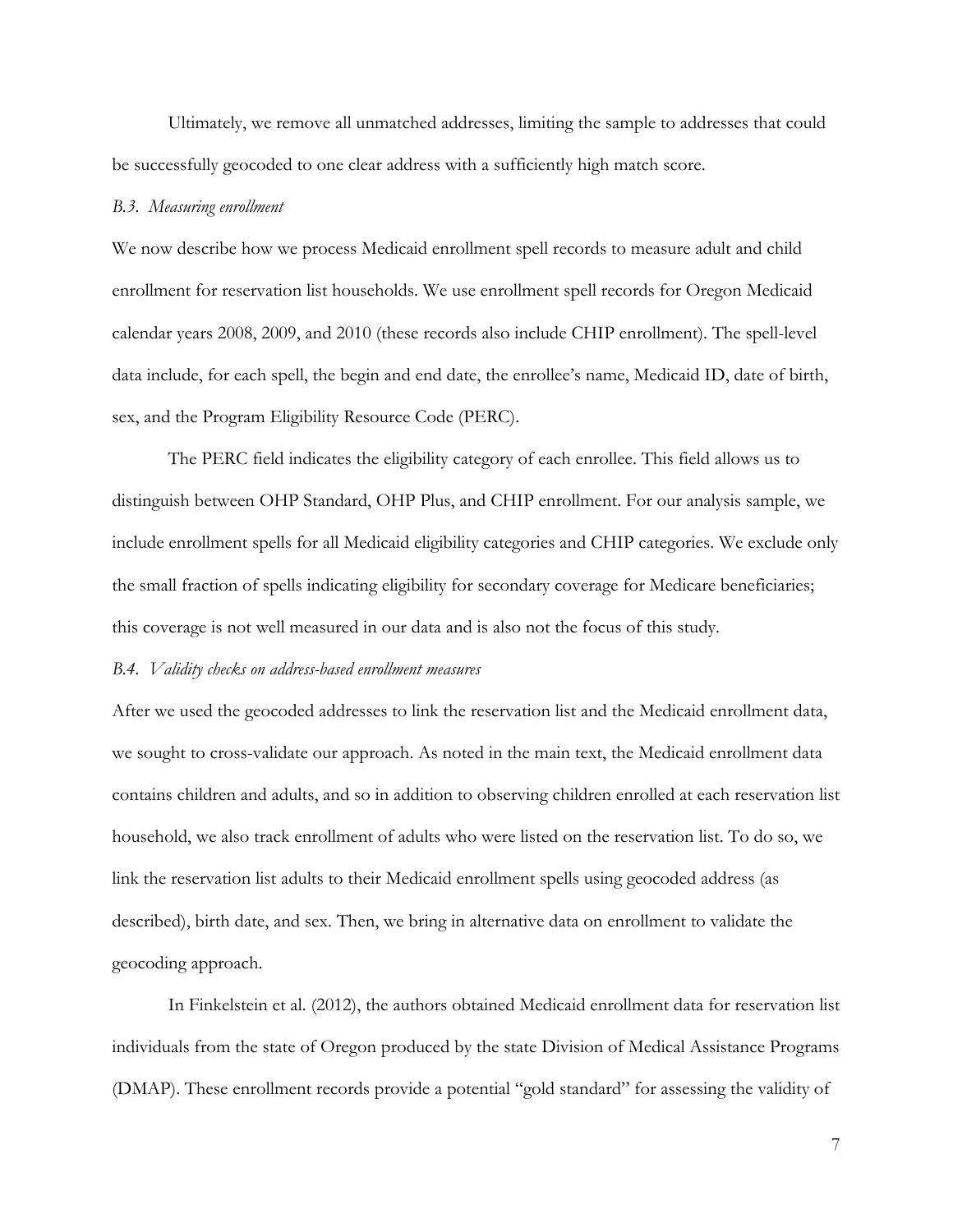our match on address. We compare the Medicaid enrollment status of reservation list adults under our address-based match to their enrollment status under the DMAP match.

The two data sources largely agree. Among 52,873 reservation list household heads in the analysis sample (see main text), in December 2008, 92.0% had the same enrollment status in both datasets (11.5% were enrolled in both, and 80.5% were not enrolled in both). Treating the DMAP data as the gold standard, we also note a meaningful rate of apparent false negatives, consistent with failed address matches: 7.2% were enrolled in Medicaid in the DMAP data but not in our data. We also note some apparent "false positives" where the address-based match detected enrollment but the DMAP match did not  $-0.8\%$  among all household heads in the analysis sample. These findings are as expected given the inaccuracy that inevitably occurs when matching across administrative data from address text that must be geocoded. It is also possible that the DMAP match could mismeasure enrollment, i.e. what we call false positives may be properly measured enrollment. Regardless, the ability to observe a high quality measure of enrollment for reservation list adults informs our measurement error correction for children's enrollment (see Section IIIC in the main text).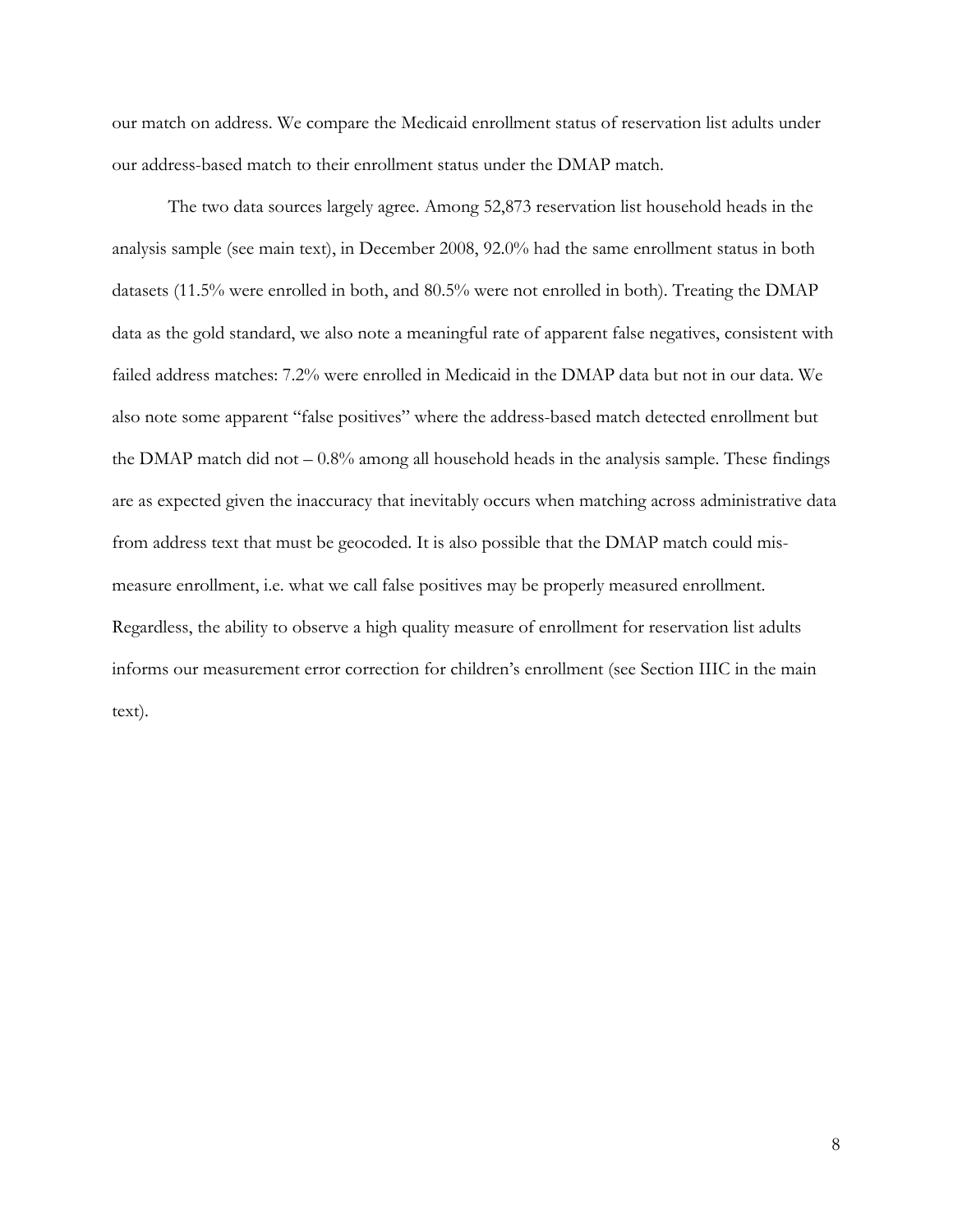# **Appendix Figures**

# **OHP Standard reservation list request**

You can give us your reservation request in any of the following ways:

- **Electronically** Use the link on www.oregon.gov/DHS/open to give us your information.
- **Mail –** Mail this form to OHP Standard, PO Box 14520, Salem, OR 97309-5044.
- **Fax –** Fax this form to: 503-373-7866 or 503-378-6295.
- In person Drop this form off at any DHS field office (call 800-699-9075 for locations).
- **Phone –** Call 800-699-9075 or 503-378-7800 (TTY), Mon-Fri, 7a.m. 7p.m. PST. The call will take 10-20 minutes.

| 1 Your name (Last, First, M.I.) | Maiden or other names used |                |     |  |  |  |
|---------------------------------|----------------------------|----------------|-----|--|--|--|
| <b>Phone Number</b>             |                            | Message Number |     |  |  |  |
| Home Address                    | City                       | State 7IP      |     |  |  |  |
| Mailing Address (if different)  | Citv                       | State          | 7IP |  |  |  |

**2** List anyone 19 or older in your household you want to add to the reservation list.

| Name (Last, First, M.I.) |             |             | (voluntary)<br>Relation to you Gender Date of Birth * Social Security Number |
|--------------------------|-------------|-------------|------------------------------------------------------------------------------|
|                          | <b>Self</b> | $\square$ M |                                                                              |
|                          |             | $\square$ M |                                                                              |

\*Providing a Social Security Number (SSN) is voluntary for the OHP Standard Reservation List request. DHS is allowed to ask for SSNs by OAR 461-135-1125(5) to help identify people to prevent duplicate reservations. DHS will not deny a request to be placed on the OHP Standard Reservation List if you do not provide an SSN.

**3** If you need materials in a language other than English, check the appropriate box.  $\Box$  Spanish  $\Box$  Russian  $\Box$  Vietnamese  $\Box$  Other:

**4** If you want written materials in a different format, check the box that applies:

- $\Box$  Braille information is printed in Braille.
- $\Box$  Audio tape information is recorded on an audiocassette tape.
- $\Box$  Large print materials are printed in this size.
- $\Box$  Computer disk information is saved as "plain text" on a 3.5-inch floppy disk.
- $\Box$  Spoken information is read by a DHS employee in person or over the telephone.

I understand that this request is not an application for medical assistance.

| Signature | Date |
|-----------|------|
|           |      |

OHP 3203 (10/25/07)

Appendix Figure A1 – Excerpt of Reservation List Request Form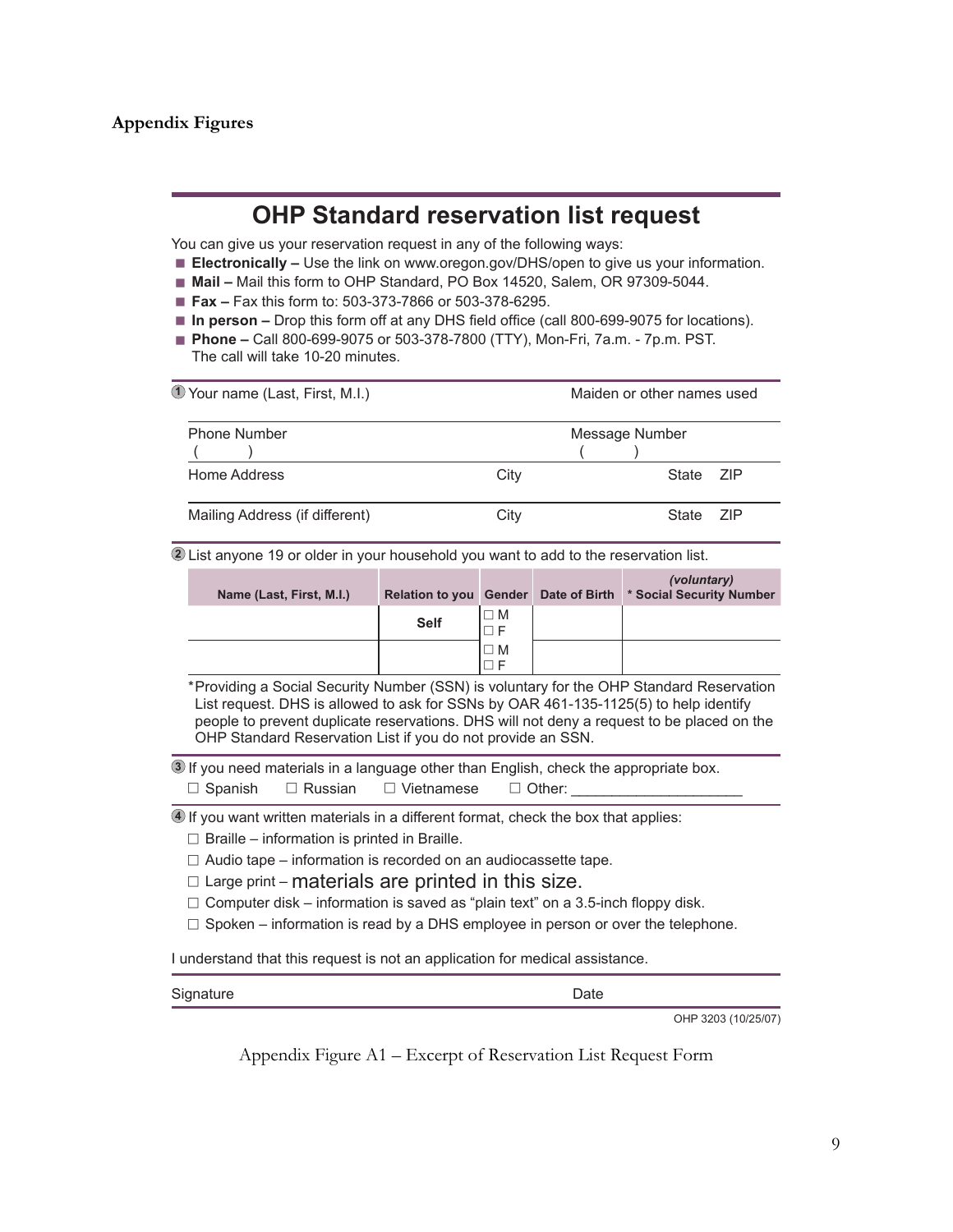| Date of Request | Date Received by Branch                      | Program             | <b>Branch</b> | <b>Case Number</b> | <b>Worker ID</b>  |
|-----------------|----------------------------------------------|---------------------|---------------|--------------------|-------------------|
|                 |                                              | <b>Case Name</b>    |               |                    | Route to:         |
|                 |                                              | <b>Prime Number</b> |               | <b>SSN</b>         | <b>App Status</b> |
|                 |                                              | Office use only     |               |                    |                   |
|                 |                                              |                     |               |                    |                   |
|                 | Opening Health Blanck and Leating (OUR 7040) |                     |               |                    |                   |

# **210)** Oregon Health Plan Application (OHP 7210)

If you need help filling this out, call 800-699-9075 or TTY 800-735-2900

1 Name (Last, First, M.I.) **All and Struck Last Controllering Controllering** Maiden or other names used

כרוי Oregon Department<br>of Human Services

| Telephone number                                            | Message number |  |       |       |
|-------------------------------------------------------------|----------------|--|-------|-------|
|                                                             |                |  |       |       |
| Home address – proof required, see <b>YELLOW</b> sheet City |                |  | State | – ZIP |
| Mailing address (if different)                              | City           |  | State | – ZIP |

2) List yourself and everyone living with you. To list more than four people, use the OHP 7226 form, found in the **PINK** packet.

**Social Security numbers (SSNs)\* - If you don't have an SSN, write in "none."** 

Ethnicity/Racial Heritage - Write in all the codes that apply. Title VI of the Civil Rights Act of 1964 allows us to ask for this information. You can choose not to give this information. It will not affect your eligibility for benefits.

| Ethnicity                                                   | <b>Racial Heritage</b>                                                                   |                                                                   |
|-------------------------------------------------------------|------------------------------------------------------------------------------------------|-------------------------------------------------------------------|
| <b>H</b> – Hispanic or Latino<br>N - Not Hispanic or Latino | $A - Asian$<br><b>B</b> – Black or African American<br>I – American Indian/Alaska Native | $P -$ Native Hawaiian or Other Pacific<br>Islander<br>$W - White$ |
|                                                             |                                                                                          |                                                                   |

|    | <b>Name</b><br>(Last, First, M.I.) | <b>Relation</b><br>to you | <b>Sex</b>        | Date and<br>city/state of birth | <b>Applying</b><br>for<br>benefits | * Social<br><b>Security</b><br><b>Number</b> | * U.S citizen?<br>Proof required,<br>see YELLOW sheet | Ethnicity<br><b>Racial</b><br><b>Heritage</b> |
|----|------------------------------------|---------------------------|-------------------|---------------------------------|------------------------------------|----------------------------------------------|-------------------------------------------------------|-----------------------------------------------|
| a. |                                    | <b>Self</b>               | $\square$ M<br>ΠF |                                 | $\Box$ Yes<br>$\square$ No         |                                              | $\Box$ Yes<br>$\Box$ No, non-citizen#                 |                                               |
| b. |                                    |                           | $\square$ M<br>ΠF |                                 | $\Box$ Yes<br>$\square$ No         |                                              | $\Box$ Yes<br>$\Box$ No, non-citizen#                 |                                               |
| C. |                                    |                           | $\square M$<br>ПF |                                 | $\Box$ Yes<br>$\square$ No         |                                              | $\Box$ Yes<br>$\Box$ No, non-citizen#                 |                                               |
| d. |                                    |                           | $\square M$<br>ПF |                                 | $\Box$ Yes<br>$\square$ No         |                                              | $\Box$ Yes<br>$\Box$ No, non-citizen#                 |                                               |

 $*$  Only required for people who are applying for benefits.

OHP 7210 (Rev 04/08)

Appendix Figure A2 – Excerpt of Oregon Health Plan Application Form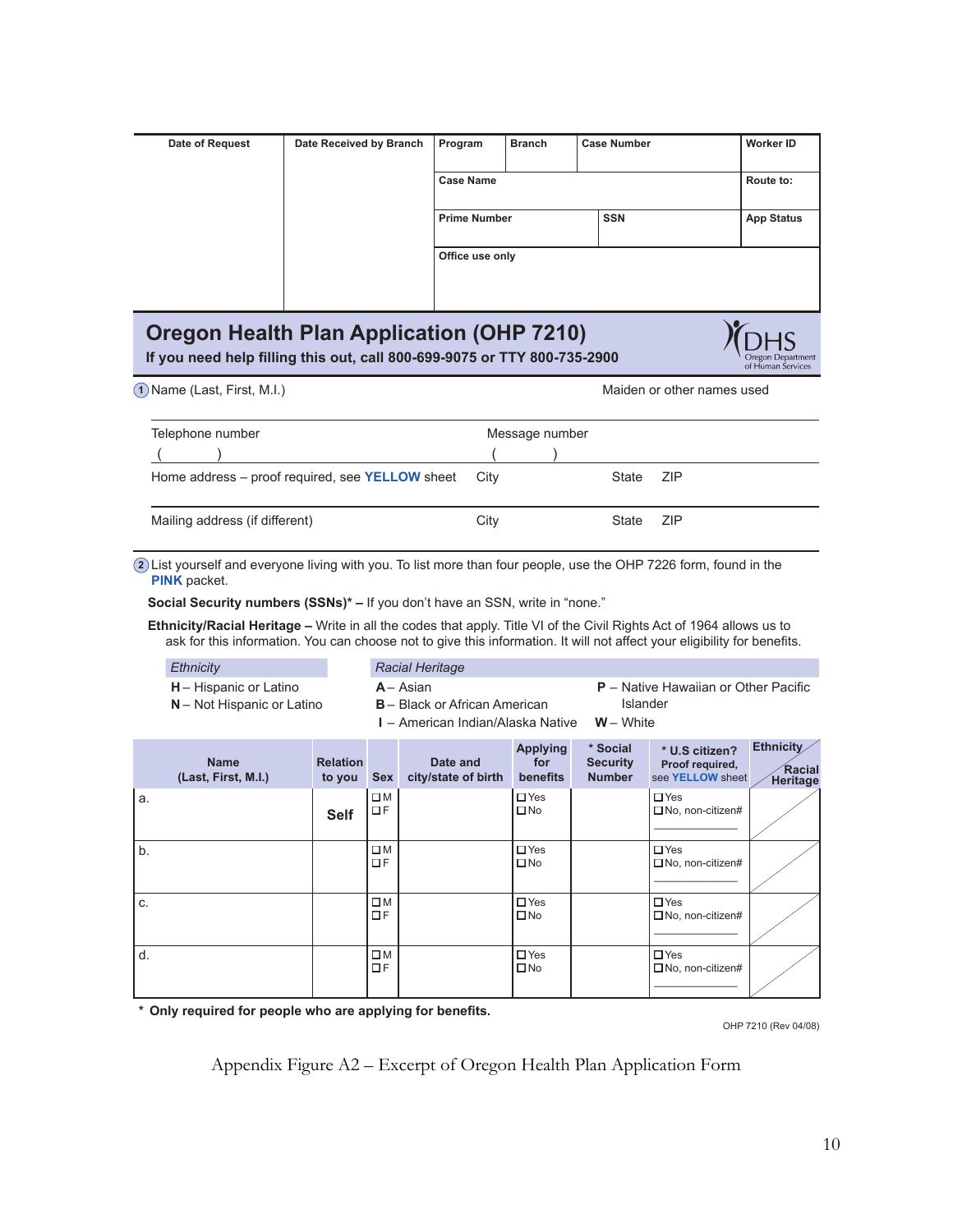# **Effect of Winning the Lottery on Number of Children Enrolled, by Child Eligibility Category Grouping**



Notes: This figure presents estimates of the effect of a household winning the lottery on the number of children enrolled in each grouping of Medicaid eligibility categories. Specifically, it plots estimates of  $\beta_1^k$  (the coefficient on an indicator for the household winning the lottery) from equation (1) with the outcome redefined as  $y_h^k$  (the number of children enrolled at the household in eligibility category grouping  $k$ ). Enrollment and eligibility category are measured at 90 days after the date of adult eligibility. All regressions also control for household size indicators, lottery draw indicators, and the measures of baseline Medicaid enrollment. The error bars indicate the 95% confidence interval for the effect estimates, based on robust standard errors.

TANF/GA: Temporary Assistance for Needy Families/General Assistance FPL: Federal Poverty Line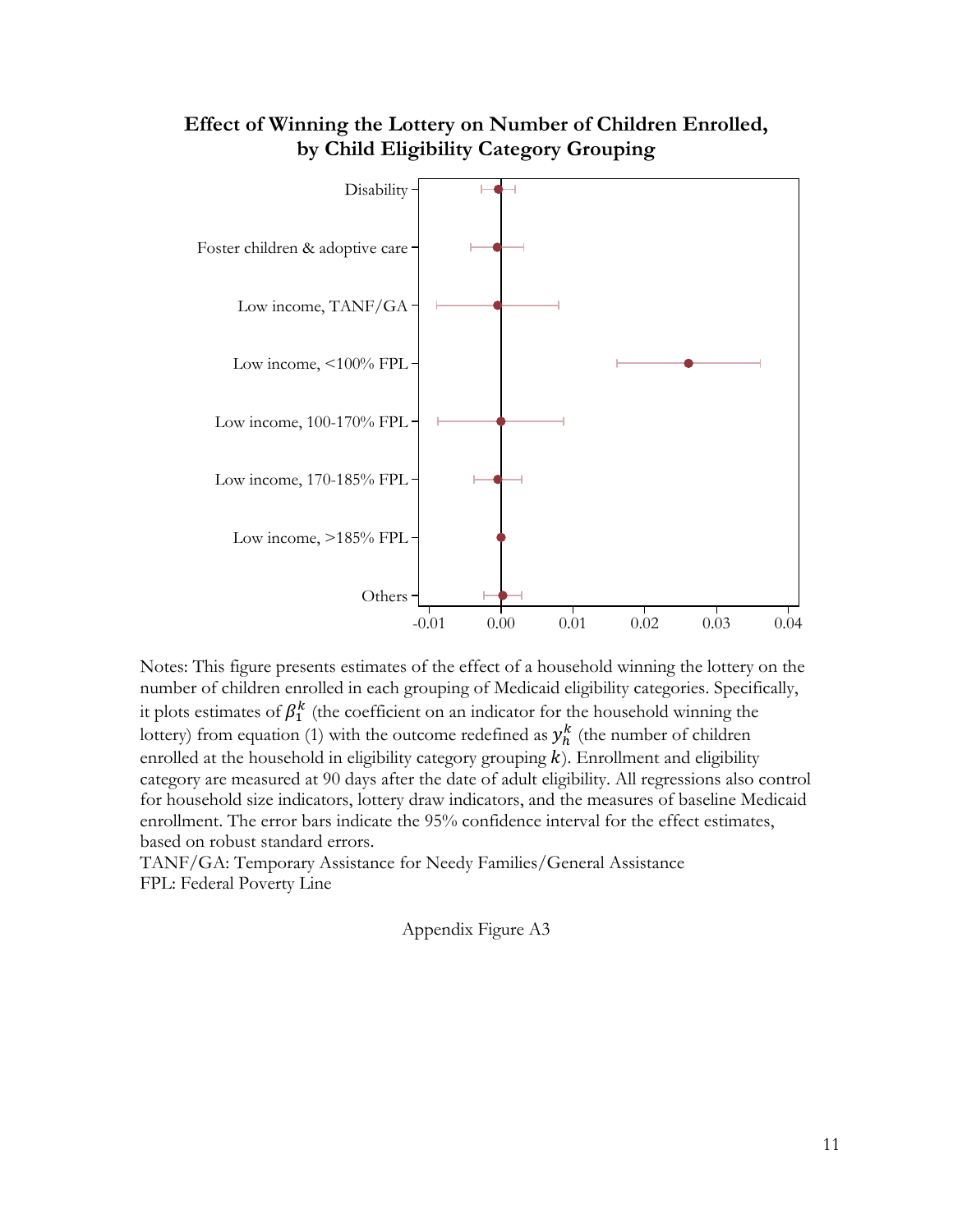

**Effect of Winning the Lottery on Number of Children Enrolled, by Child Age**

Notes: This figure presents estimates of the effect of a household winning the lottery on the number of children enrolled in Medicaid of each age in years from <1 to 18. Specifically, it plots estimates of  $\beta_1^k$  (the coefficient on an indicator for the household winning the lottery) from equation (1) with the outcome redefined as  $y_h^k$  (the number of children enrolled at the household of age  $k$ ). Enrollment and age are measured at 90 days after the date of adult eligibility. All regressions also control for household size indicators, lottery draw indicators, and the measures of baseline Medicaid enrollment. The error bars indicate the 95% confidence interval for the effect estimates, based on robust standard errors.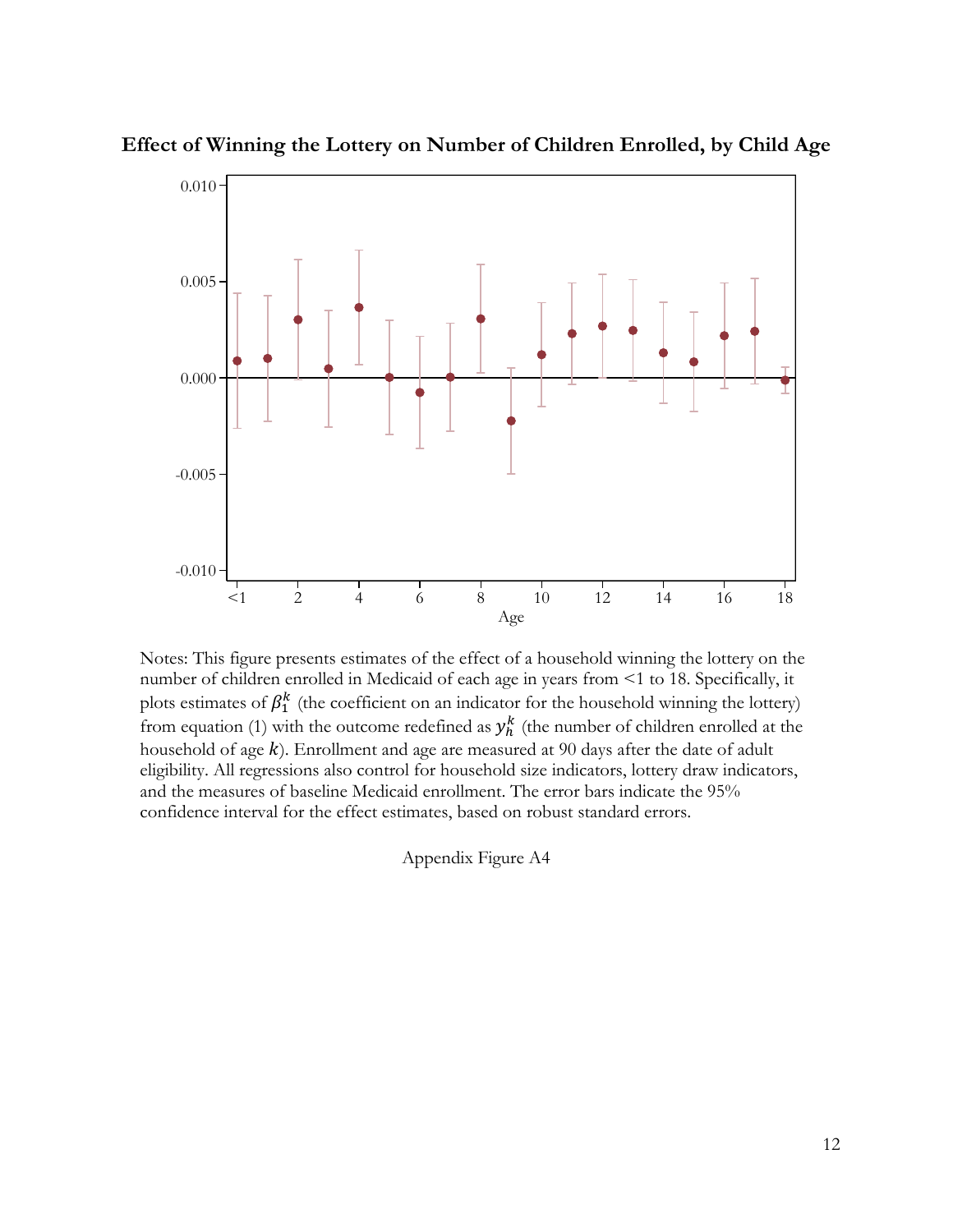

**Effect of Winning the Lottery on Number of Children Enrolled, up to 720 days**

Notes: This figure presents estimates of the effect of a household winning the lottery on the number of children in the household enrolled in Medicaid. Specifically, it plots estimates of  $\beta_1$  (the coefficient on an indicator for the household winning the lottery) from equation (1); the outcome variables are the number of children enrolled at different 30-day durations (from -30 to 720) relative to the adult eligibility date. For estimates beyond one year, we use a reweighting approach (described in more detail in Finkelstein et al., 2016) to adjust for a new lottery for OHP Standard which the state conducted beginning in the fall of 2009. All regressions also control for household size indicators, lottery draw indicators, and the measures of baseline Medicaid enrollment. The shaded area indicates the 95% confidence interval for the effect estimates, based on robust standard errors.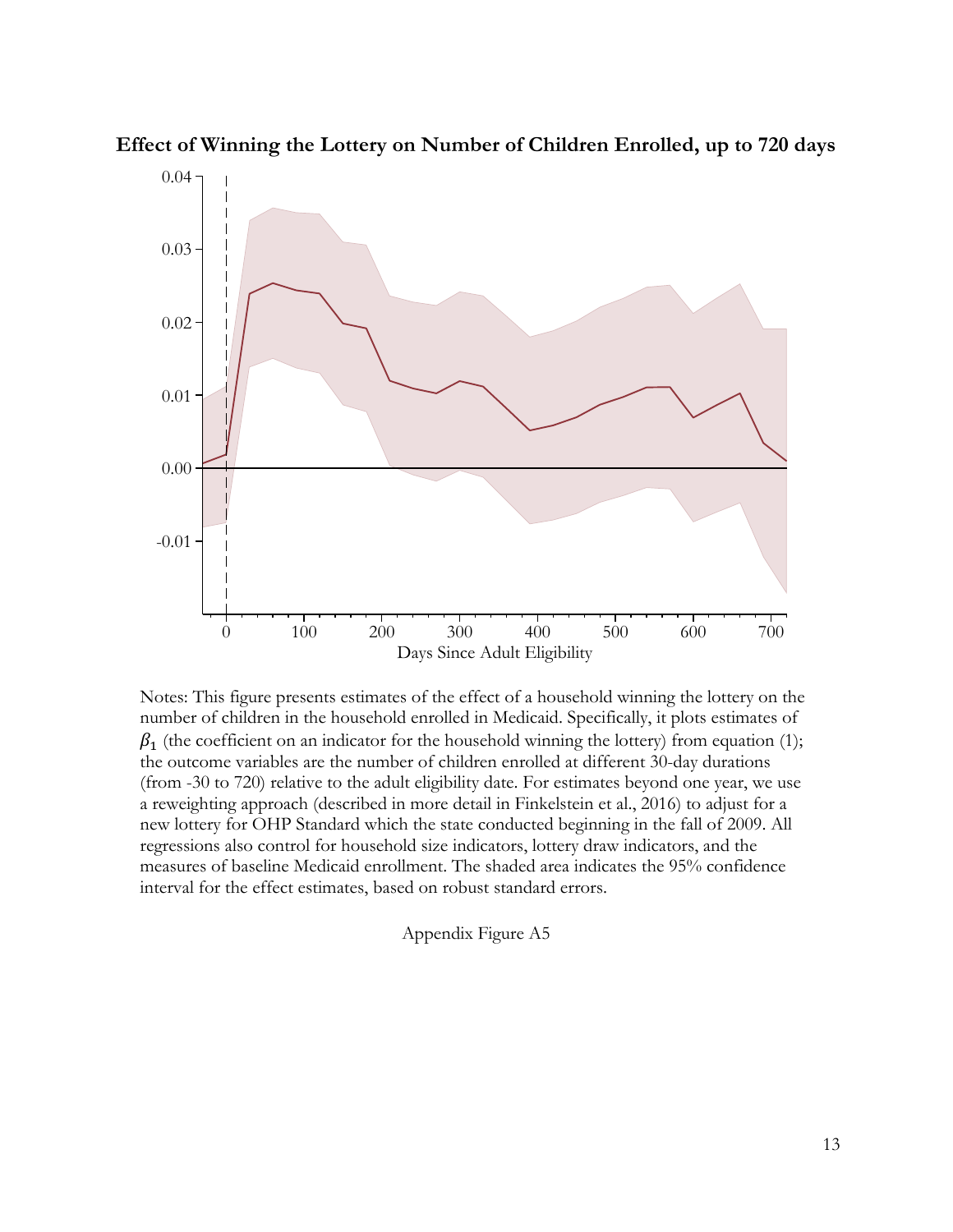

**Effect of Winning the Lottery on Number of Adults and Children Enrolled, up to 720 days**

Notes: This figure presents estimates of the effect of a household winning the lottery on the number of reservation list adults (blue dashed line) or children (maroon solid line) enrolled in Medicaid. Specifically, it plots estimates of  $\beta_1$  (the coefficient on an indicator for the household winning the lottery) from equation (1); the outcome variables are the number of children enrolled at different 30-day durations (from -30 to 720) relative to the date of adult eligibility. For estimates beyond one year, we use a reweighting approach (described in more detail in Finkelstein et al., 2016) to adjust for a new lottery for OHP Standard which the state conducted beginning in the fall of 2009. All regressions also control for household size indicators, lottery draw indicators, and the measures of baseline Medicaid enrollment. The shaded areas indicate the 95% confidence interval for the effect estimates, based on robust standard errors.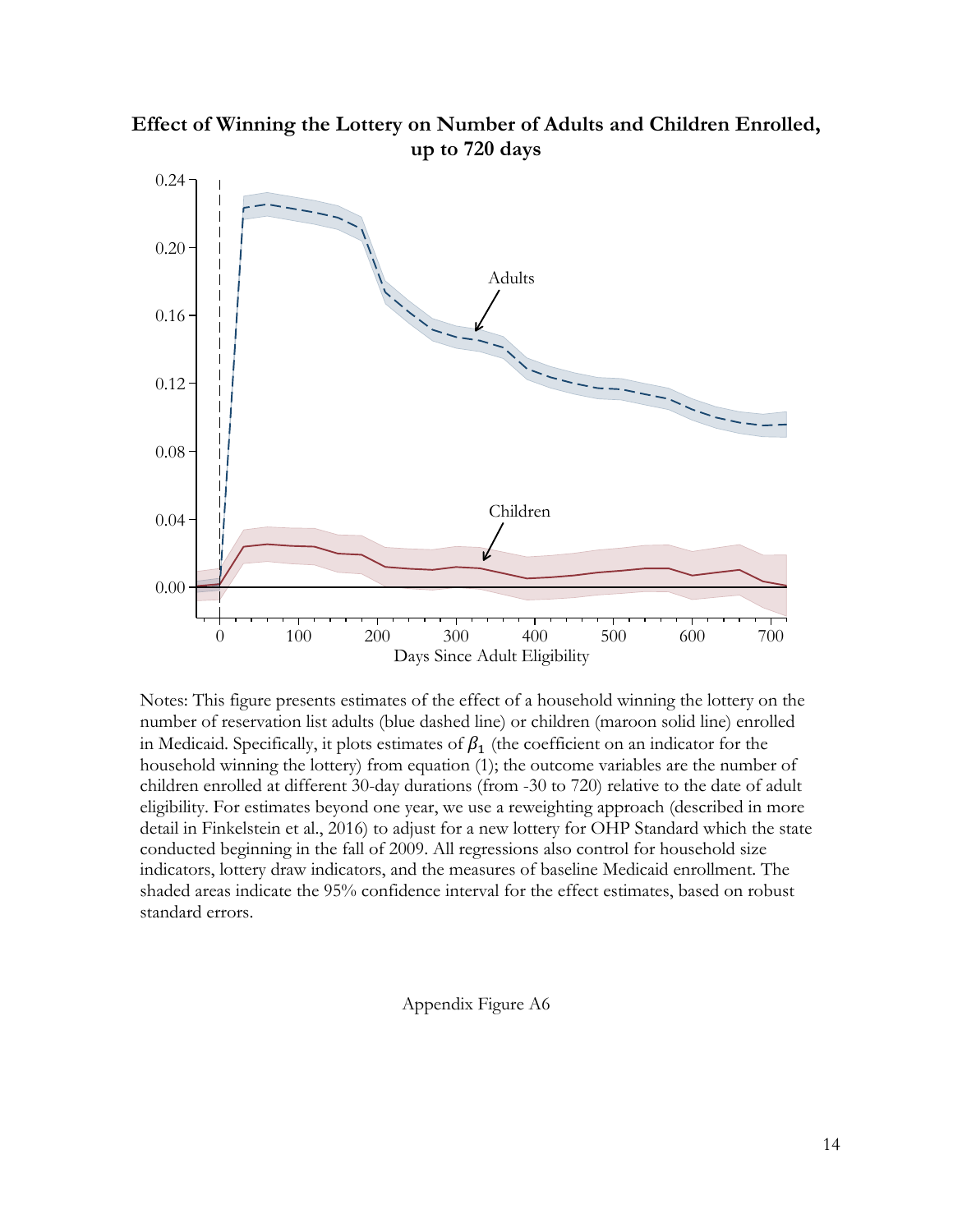## **Appendix Tables**

|                                                              |                        |                  | Table A1. Variable by Variable Balance |              |                                  |              |  |
|--------------------------------------------------------------|------------------------|------------------|----------------------------------------|--------------|----------------------------------|--------------|--|
|                                                              | (1)<br>Analysis Sample |                  | Finkelstein et al. (2012)              | (2)          | (3)<br>Finkelstein et al. (2012) |              |  |
| Sample and Level                                             | Household Level        |                  | Household Level                        |              | Individual Level                 |              |  |
|                                                              | Control Mean           | Treatment -      | Control Mean                           | Treatment -  | Control Mean                     | Treatment -  |  |
| Variable                                                     | (SD)                   | Control Diff     | (SD)                                   | Control Diff | (SD)                             | Control Diff |  |
| A. Lottery list variables                                    |                        |                  |                                        |              |                                  |              |  |
| Year of birth                                                | 1968.4                 | 0.132            | 1968.0                                 | 0.162        | 1968.0                           | 0.162        |  |
|                                                              | (12.329)               | (0.112)          | (12.342)                               | (0.100)      | (12.255)                         | (0.100)      |  |
| Female                                                       | 0.577                  | $-0.011$         | 0.573                                  | $-0.008$     | 0.557                            | $-0.007$     |  |
|                                                              | (0.494)                | (0.004)          | (0.495)                                | (0.004)      | (0.497)                          | (0.003)      |  |
| English as preferred language                                | 0.927                  | 0.001            | 0.932                                  | 0.002        | 0.922                            | 0.002        |  |
|                                                              | (0.260)                | (0.002)          | (0.252)                                | (0.002)      | (0.268)                          | (0.003)      |  |
| Signed up self                                               | $\mathbf{1}$           | $\theta$         | $\mathbf{1}$                           | $\theta$     | 0.918                            | 0.000        |  |
|                                                              | (0)                    | (0)              | (0)                                    | (0)          | (0.274)                          | (0.000)      |  |
| Signed up first day of lottery                               | 0.093                  | 0.001            | 0.092                                  | 0.001        | 0.093                            | 0.001        |  |
|                                                              | (0.290)                | (0.003)          | (0.289)                                | (0.002)      | (0.290)                          | (0.002)      |  |
| Gave phone number                                            | 0.863                  | $-0.005$         | 0.858                                  | $-0.003$     | 0.862                            | $-0.003$     |  |
|                                                              | (0.344)                | (0.003)          | (0.349)                                | (0.003)      | (0.345)                          | (0.003)      |  |
| Address a PO Box                                             | $\boldsymbol{0}$       | $\boldsymbol{0}$ | 0.116                                  | 0.001        | 0.117                            | 0.000        |  |
|                                                              | (0)                    | (0)              | (0.321)                                | (0.003)      | (0.321)                          | (0.003)      |  |
| In MSA                                                       | 0.821                  | $-0.002$         | 0.777                                  | $-0.003$     | 0.773                            | $-0.002$     |  |
|                                                              | (0.384)                | (0.004)          | (0.417)                                | (0.003)      | (0.419)                          | (0.004)      |  |
| Zip code median household income                             | 39774.1                | 8.825            | 39256.0                                | 48.373       | 39265.4                          | 44.891       |  |
|                                                              | (8436.936)             | (77.785)         | (8472.162)                             | (70.155)     | (8463.542)                       | (72.887)     |  |
| B. Pre-randomization hospital utilization                    |                        |                  |                                        |              |                                  |              |  |
| Any hospital admission                                       | 0.037                  | 0.000            | 0.038                                  | $-0.001$     | 0.035                            | $-0.001$     |  |
|                                                              | (0.189)                | (0.002)          | (0.192)                                | (0.002)      | (0.184)                          | (0.001)      |  |
| Any hospital admission (not thru ED)                         | 0.014                  | 0.000            | 0.015                                  | $-0.001$     | 0.014                            | 0.000        |  |
|                                                              | (0.118)                | (0.001)          | (0.121)                                | (0.001)      | (0.117)                          | (0.001)      |  |
| Any hospital admission (thru ED)                             | 0.027                  | 0.000            | 0.027                                  | $-0.001$     | 0.025                            | $-0.001$     |  |
|                                                              | (0.161)                | (0.002)          | (0.162)                                | (0.001)      | (0.156)                          | (0.001)      |  |
| Hospital days                                                | 0.244                  | $-0.008$         | 0.245                                  | $-0.006$     | 0.225                            | $-0.005$     |  |
|                                                              | (2.227)                | (0.021)          | (2.185)                                | (0.019)      | (2.095)                          | (0.017)      |  |
| Hospital procedures                                          | 0.069                  | 0.000            | 0.072                                  | $-0.002$     | 0.066                            | $-0.002$     |  |
|                                                              | (0.605)                | (0.006)          | (0.664)                                | (0.005)      | (0.636)                          | (0.005)      |  |
| Hospital charges                                             | 1150.820               | $-23.965$        | 1169.554                               | $-20.597$    | 1075.539                         | $-19.722$    |  |
|                                                              | (11508.577)            | (113.548)        | (11384.938)                            | (101.309)    | (10915.704)                      | (88.912)     |  |
| Hospital days (not thru ED)                                  | 0.088                  | 0.014            | 0.090                                  | 0.007        | 0.083                            | 0.006        |  |
|                                                              | (1.315)                | (0.015)          | (1.292)                                | (0.013)      | (1.238)                          | (0.011)      |  |
| Hospital procedures (not thru ED)                            | 0.030                  | 0.003            | 0.031                                  | 0.002        | 0.029                            | 0.002        |  |
|                                                              | (0.370)                | (0.004)          | (0.388)                                | (0.003)      | (0.371)                          | (0.003)      |  |
| Hospital charges (not thru ED)                               | 451.770                | 67.207           | 464.310                                | 38.183       | 426.628                          | 33.968       |  |
|                                                              | (8737.394)             | (93.584)         | (8356.679)                             | (77.992)     | (8006.786)                       | (68.440)     |  |
| Hospital days (thru ED)                                      | 0.156                  | $-0.022$         | 0.155                                  | $-0.012$     | 0.142                            | $-0.011$     |  |
|                                                              | (1.602)                | (0.013)          | (1.581)                                | (0.013)      | (1.516)                          | (0.011)      |  |
| Hospital procedures (thru ED)                                | 0.039                  | $-0.003$         | 0.041                                  | $-0.004$     | 0.037                            | $-0.004$     |  |
|                                                              | (0.452)                | (0.004)          | (0.502)                                | (0.004)      | (0.481)                          | (0.003)      |  |
| Hospital charges (thru ED)                                   | 699.049                | -91.172          | 705.244                                | $-58.780$    | 648.910                          | -53.690      |  |
|                                                              | (6973.385)             | (59.395)         | (7188.949)                             | (60.525)     | (6894.160)                       | (53.114)     |  |
|                                                              |                        |                  |                                        |              |                                  |              |  |
| C. Baseline enrollment variables<br>Number children enrolled |                        | 0.007            |                                        |              |                                  |              |  |
|                                                              | 0.416                  |                  |                                        |              |                                  |              |  |
|                                                              | (0.927)                | (0.009)          |                                        |              |                                  |              |  |
| Any children enrolled                                        | 0.218                  | 0.003            |                                        |              |                                  |              |  |
|                                                              | (0.413)                | (0.004)          |                                        |              |                                  |              |  |
| Number reservation list adults enrolled                      | 0.027                  | 0.001            |                                        |              |                                  |              |  |
|                                                              | (0.168)                | (0.002)          |                                        |              |                                  |              |  |
| Any reservation list adults enrolled                         | 0.026                  | 0.001            |                                        |              |                                  |              |  |
|                                                              | (0.161)                | (0.002)          |                                        |              |                                  |              |  |

Notes: This table presents variable-by-variable balance tests for three samples (across the columns) and three sets of variables (across the rows). Specifically, it reports estimates of *β* 1 (the coefficient on an indicator for the household winning the lottery) from equation (1). The regressions control for household size indicators but do not control for lottery draw indicators or the measures of baseline Medicaid enrollment, except regressions in Block B, which include lottery draw indicators. Robust standard errors in parentheses.

Column (1) is the analysis sample of this study of 52,873 households; it is the subset of column (2) that was successfully geocoded and did not have an outlier level of pre-randomization child enrollment (see text for details). Column (2) is a household-level version of the analysis sample used in Finkelstein et al. (2012) of 66,210 households (when households have multiple individuals, in Block A we take the lottery list variables of the household head; in Block B we produce the pre-randomization outcome variables by aggregating over the household members). Column (3) is the analysis sample of 74,922 individuals used in Finkelstein et al. (2012).

Block A, which reports the lottery list variables, contains demographics that were provided by participants when they signed up for the lottery or could be derived from this information. Block B, which reports the pre-randomization outcomes, contains measures of hospital utilization from January 1 through the notification date (i.e. pre-randomization) that are derived from a linkage to hospital discharge data. Block C, which reports the baseline enrollment variables, contains the four measures of child and adult enrollment on January 15, 2008 derived from our linkage to Medicaid enrollment data.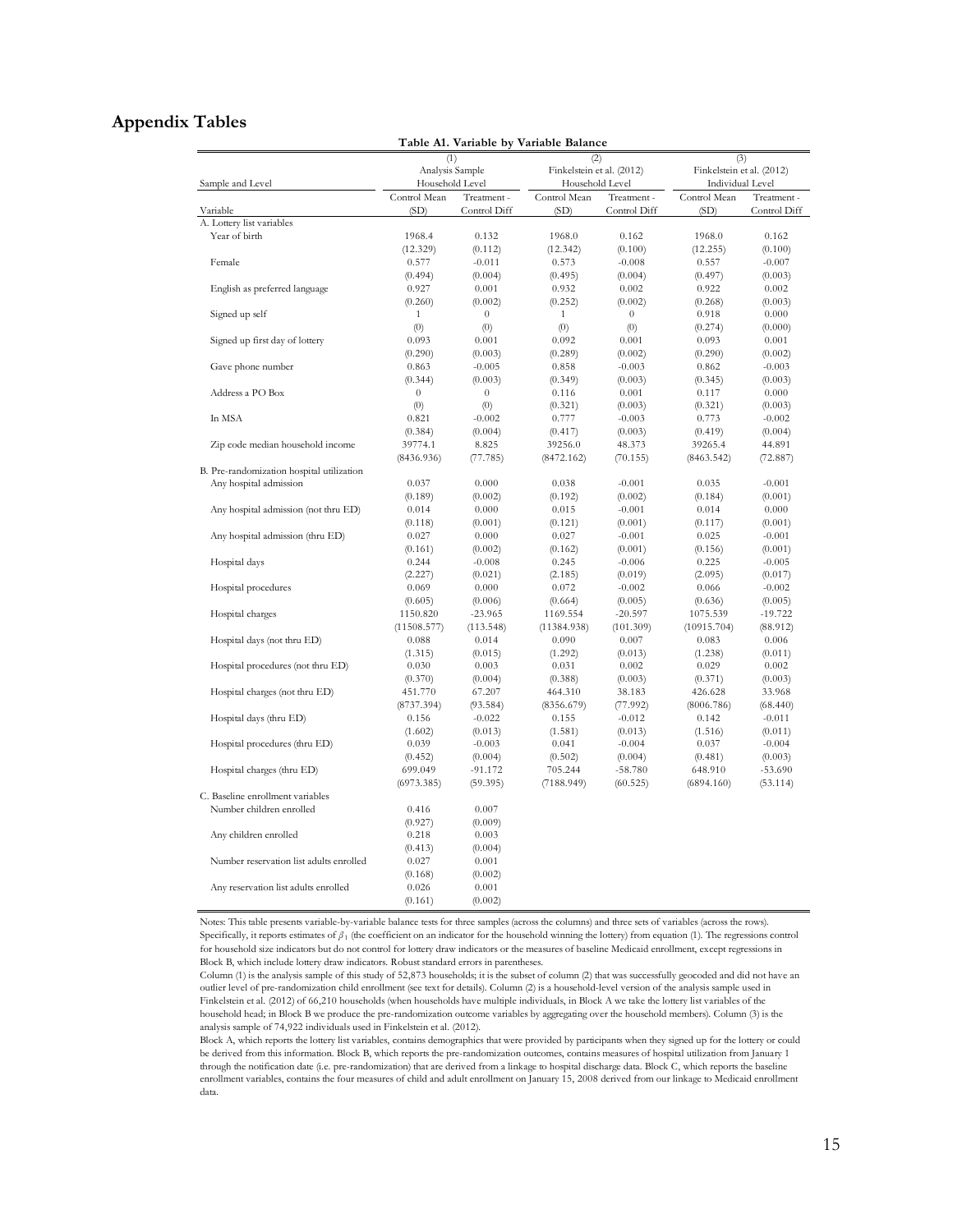|                                           | (1)             | (2)                | (3)                |
|-------------------------------------------|-----------------|--------------------|--------------------|
|                                           |                 | Finkelstein et al. | Finkelstein et al. |
| Variable Set $\setminus$ Sample and       | Analysis Sample | (2012)             | (2012)             |
| Level                                     | Household Level | Household Level    | Individual Level   |
| A. Lottery list variables                 |                 |                    |                    |
| F-statistic                               | 1.524           | 1.395              | 1.286              |
| [p-value]                                 | [0.154]         | [0.193]            | [0.239]            |
| B. Pre-randomization hospital utilization |                 |                    |                    |
| F-statistic                               | 0.766           | 0.505              | 0.543              |
| $[p-value]$                               | [0.648]         | [0.872]            | [0.844]            |
| C. Baseline enrollment variables          |                 |                    |                    |
| F-statistic                               | 0.264           |                    |                    |
| $[p-value]$                               | [0.901]         |                    |                    |
| D. All of the above                       |                 |                    |                    |
| F-statistic                               | 0.950           | 0.922              | 0.915              |
| $[p-value]$                               | [0.522]         | [0.547]            | [0.560]            |

**Table A2. Treatment - Control Balance, F-tests**

Notes: This table presents omnibus balance tests for three samples (across the columns) and four sets of variables (across the rows). For a set of variables, we regress each component variable on an indicator for household lottery win as well as household size indicators. Regressions in Block B also control for lottery draw indicators. We use robust standard errors and cluster at the household level in all individual-level regressions. We report the F-statistic and p-value from the joint test that all lottery win effect estimates were zero.

Column (1) is the analysis sample of this study of 52,873 households; it is the subset of column (2) that was successfully geocoded and did not have an outlier level of pre-randomization child enrollment (see text for details). Column (2) is a household-level version of the analysis sample used in Finkelstein et al. (2012) of 66,210 households (when households have multiple individuals, in Block A we take the lottery list variables of the household head; in Block B we produce the pre-randomization outcome variables by aggregating over the household members). Column (3) is the analysis sample of 74,922 individuals used in Finkelstein et al. (2012).

Block A, which reports the lottery list variables, contains demographics that were provided by participants when they signed up for the lottery or could be derived from this information. Block B, which reports the pre-randomization outcomes, contains measures of hospital utilization from January 1 through the notification date (i.e. pre-randomization) that are derived from a linkage to hospital discharge data. Block C, which reports the baseline enrollment variables, contains the four measures of child and adult enrollment on January 15, 2008 derived from our linkage to Medicaid enrollment data. Block D tests all of the variables in the above blocks, with baseline enrollment variables only included for column (3). The component variables are presented in Appendix Table A1.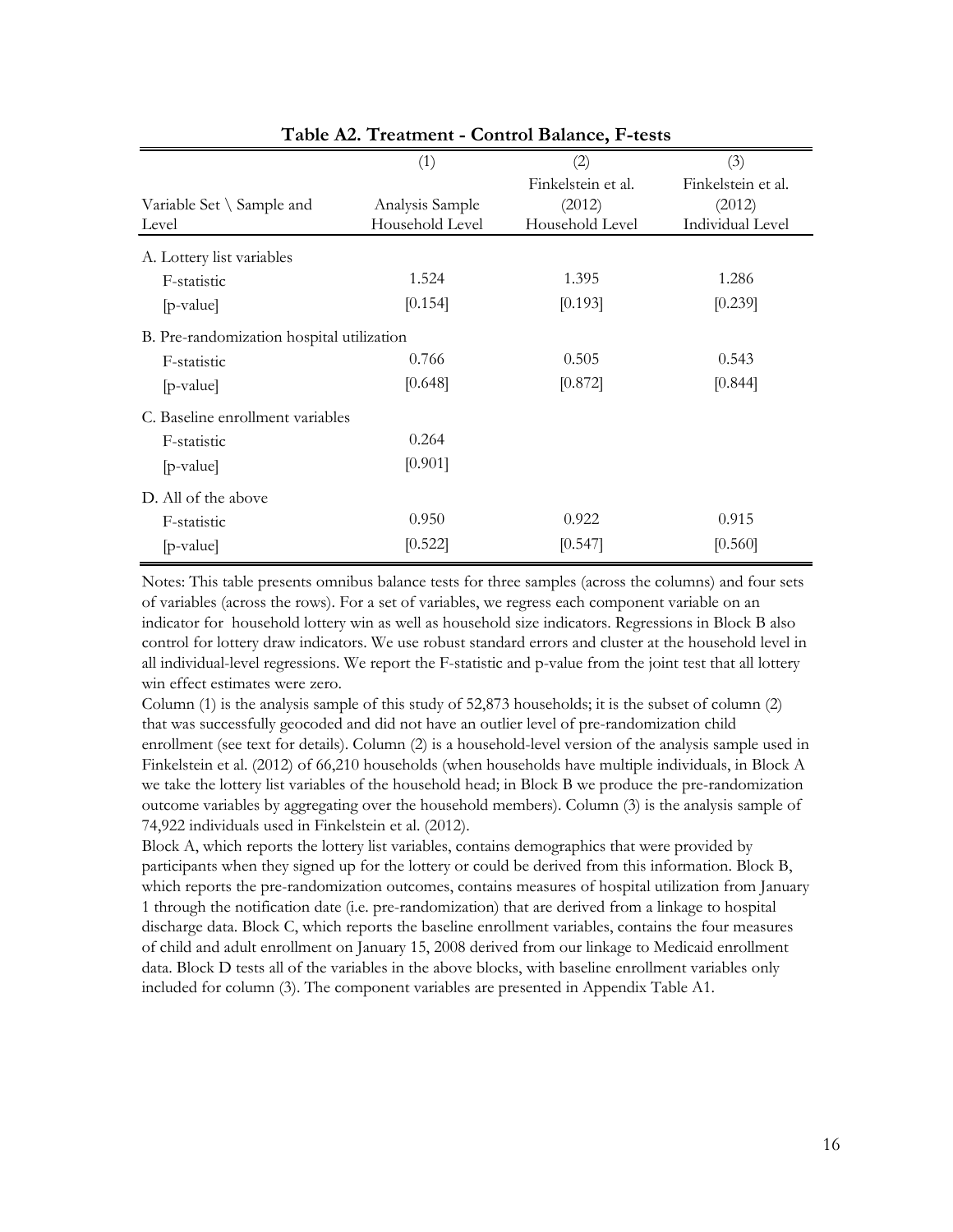|                                  | (1)                         | (2)       | (3)        | (4)                           | (5)       |
|----------------------------------|-----------------------------|-----------|------------|-------------------------------|-----------|
|                                  | Treatment Effect for Adults |           | Correction | Treatment Effect for Children |           |
|                                  | Address Data                | DMAP Data | Factor     | Address Data                  | Corrected |
| Number Enrolled                  |                             |           |            |                               |           |
| 30 days after adult eligibility  | 0.224                       | 0.313     | 0.715      | 0.023                         | 0.032     |
|                                  | (0.004)                     | (0.004)   | (0.008)    | (0.005)                       | (0.007)   |
| 90 days after adult eligibility  | 0.223                       | 0.312     | 0.714      | 0.024                         | 0.034     |
|                                  | (0.004)                     | (0.004)   | (0.008)    | (0.005)                       | (0.008)   |
| 180 days after adult eligibility | 0.211                       | 0.295     | 0.714      | 0.020                         | 0.028     |
|                                  | (0.004)                     | (0.004)   | (0.009)    | (0.006)                       | (0.008)   |
| 270 days after adult eligibility | 0.152                       | 0.211     | 0.718      | 0.010                         | 0.014     |
|                                  | (0.003)                     | (0.004)   | (0.012)    | (0.006)                       | (0.009)   |
| 365 days after adult eligibility | 0.141                       | 0.192     | 0.733      | 0.008                         | 0.011     |
|                                  | (0.003)                     | (0.004)   | (0.013)    | (0.007)                       | (0.009)   |
| Member-Months                    |                             |           |            |                               |           |
| 90 days after adult eligibility  | 0.667                       | 0.934     | 0.714      | 0.074                         | 0.103     |
|                                  | (0.011)                     | (0.012)   | (0.008)    | (0.015)                       | (0.021)   |

**Table A3. Effects on Enrollment Corrected for Attenuation Bias**

N=52,873. Notes: This table presents estimates of the effect of the effect of a household winning the lottery on child Medicaid enrollment correcting for potential attenuation bias due to mis-measurement of addresses. Robust standard errors in parentheses.

Columns (1)-(3) show the calculation of the correction factor. In columns (1) and (4) we repeat estimates of the effect of winning the lottery on adult enrollment and child enrollment, respectively, using the address match (see Table 3). In column (2), we instead calculate the effect on adult enrollment using the "gold standard" measure of adult enrollment provided by the Oregon Division of Medical Assistance Programs (DMAP); this measure is what was used in prior work on the Oregon Health Study. Column (3) reports the ratio of the address-based and DMAP-based treatment effects. Column (5) reports the corrected estimates on child enromment by dividing the estimate in (4) by the correction factor in (3). The estimates in columns (3) and (5) involve nonlinear transformations of coefficients from multiple regressions; for these columns, we use seemingly unrelated regression (SUR) and the delta method to produce robust standard errors. Number enrolled is the count of members enrolled in Medicaid at the specified number of days after adult eligibility. Member-months is the total months of enrollment at the household during the specified period following adult eligibility.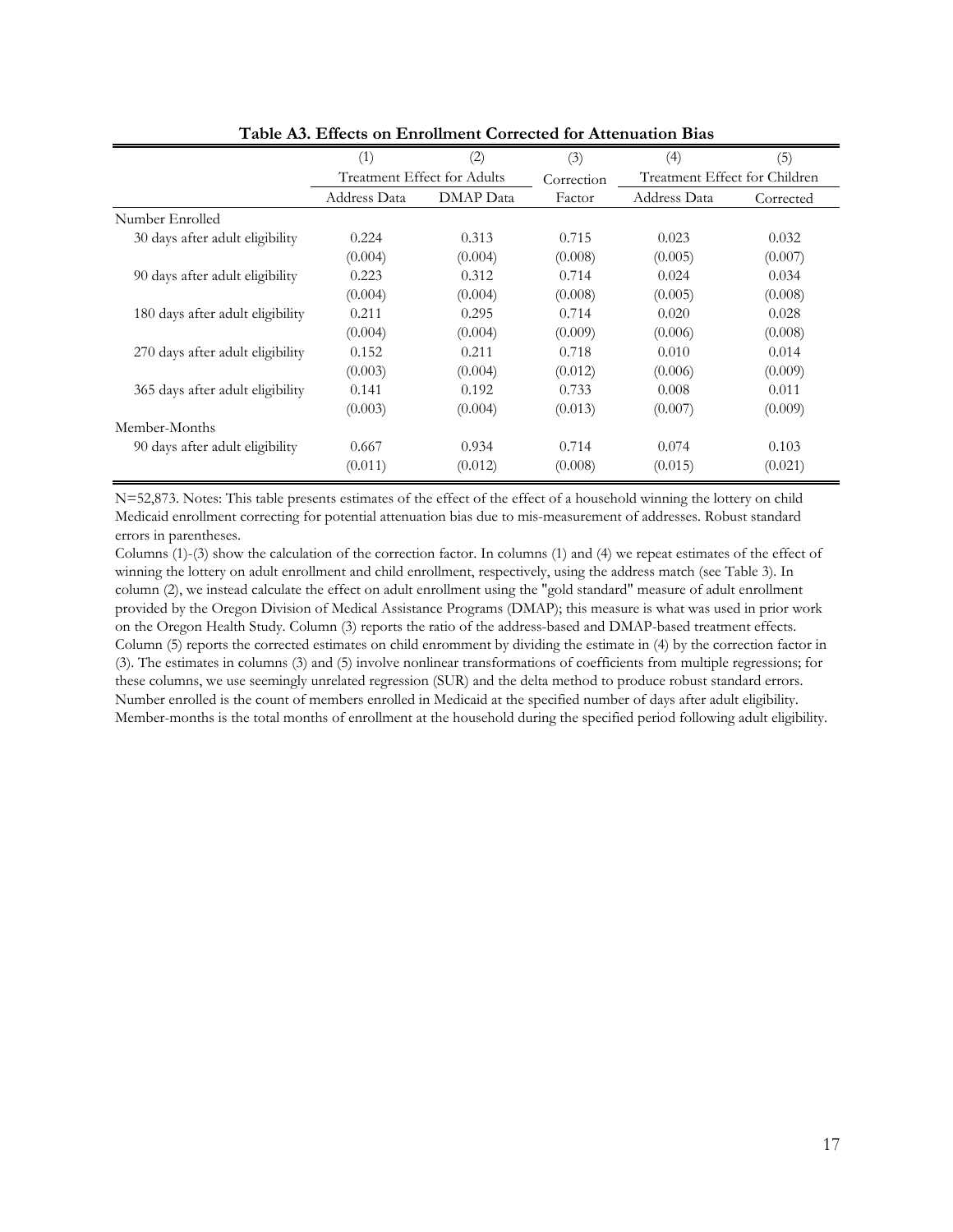|                 |                           | (1)                 |                                      | (2)                 |                                     | (3)                 |                                | (4)                 |                          | (5)                 |
|-----------------|---------------------------|---------------------|--------------------------------------|---------------------|-------------------------------------|---------------------|--------------------------------|---------------------|--------------------------|---------------------|
| Alternative     | Baseline<br>specification |                     | Omit baseline<br>enrollment controls |                     | Contemporaneous<br>address approach |                     | Remove outliers<br>down to p95 |                     | Don't remove<br>outliers |                     |
| Outcome         | Control<br>Mean           | Treatment<br>Effect | Control<br>Mean                      | Treatment<br>Effect | Control<br>Mean                     | Treatment<br>Effect | Control<br>Mean                | Treatment<br>Effect | Control<br>Mean          | Treatment<br>Effect |
| Number Enrolled | 0.457                     | 0.024<br>(0.005)    | 0.457                                | 0.030<br>(0.009)    | 0.450                               | 0.027<br>(0.006)    | 0.387                          | 0.020<br>(0.005)    | 0.500                    | 0.015<br>(0.011)    |
| Any Enrolled    | 0.234                     | 0.013<br>(0.003)    | 0.234                                | 0.015<br>(0.004)    | 0.231                               | 0.014<br>(0.003)    | 0.220                          | 0.012<br>(0.003)    | 0.237                    | 0.013<br>(0.003)    |
| Member-Months   | 1.372                     | 0.074<br>(0.015)    | 1.372                                | 0.091<br>(0.027)    | 1.361                               | 0.079<br>(0.016)    | 1.159                          | 0.066<br>(0.014)    | 1.508                    | 0.053<br>(0.028)    |
| $\mathbf N$     | 52,873                    |                     | 52,873                               |                     | 52,873                              |                     | 51,762                         |                     | 53,147                   |                     |

# **Table A4. Sensitivity and Robustness of Effect Estimates**

Notes: This table presents alternative estimates of the effect of a household winning the lottery on child and reservation list adult Medicaid enrollment outcomes 90 days after the adult eligibility date. Specifically, it reports estimates of  $\beta_1$  (the coefficient on an indicator for the household winning the lottery) from equation (1); all regressions control for household size indicators and lottery draw indicators. Except for column (2), regressions also control for four measures of baseline enrollment on January 15, 2008. Robust standard errors in parentheses. Column (1) repeats estimates from the baseline specification (see Table 2). Column (2) runs the same analyses omitting the four measures of baseline enrollment from the regression. Column (3) does not fix Medicaid enrollees at their baseline (i.e. first) address on file and instead allows locations to evolve according to subsequent spells. Column (4) omits households above the 95th percentile of pre-randomization child Medicaid enrollment (3 children) rather than the baseline cutoff of the 99th percentile (5 children). Column (5) makes no outlier restriction. Number enrolled is the count of members enrolled in Medicaid at 90 days after adult eligibility. Any enrolled is an indicator for number enrolled > 0. Member-months is the total months of enrollment at the household during the 90 day period following adult eligibility. See text for more details.